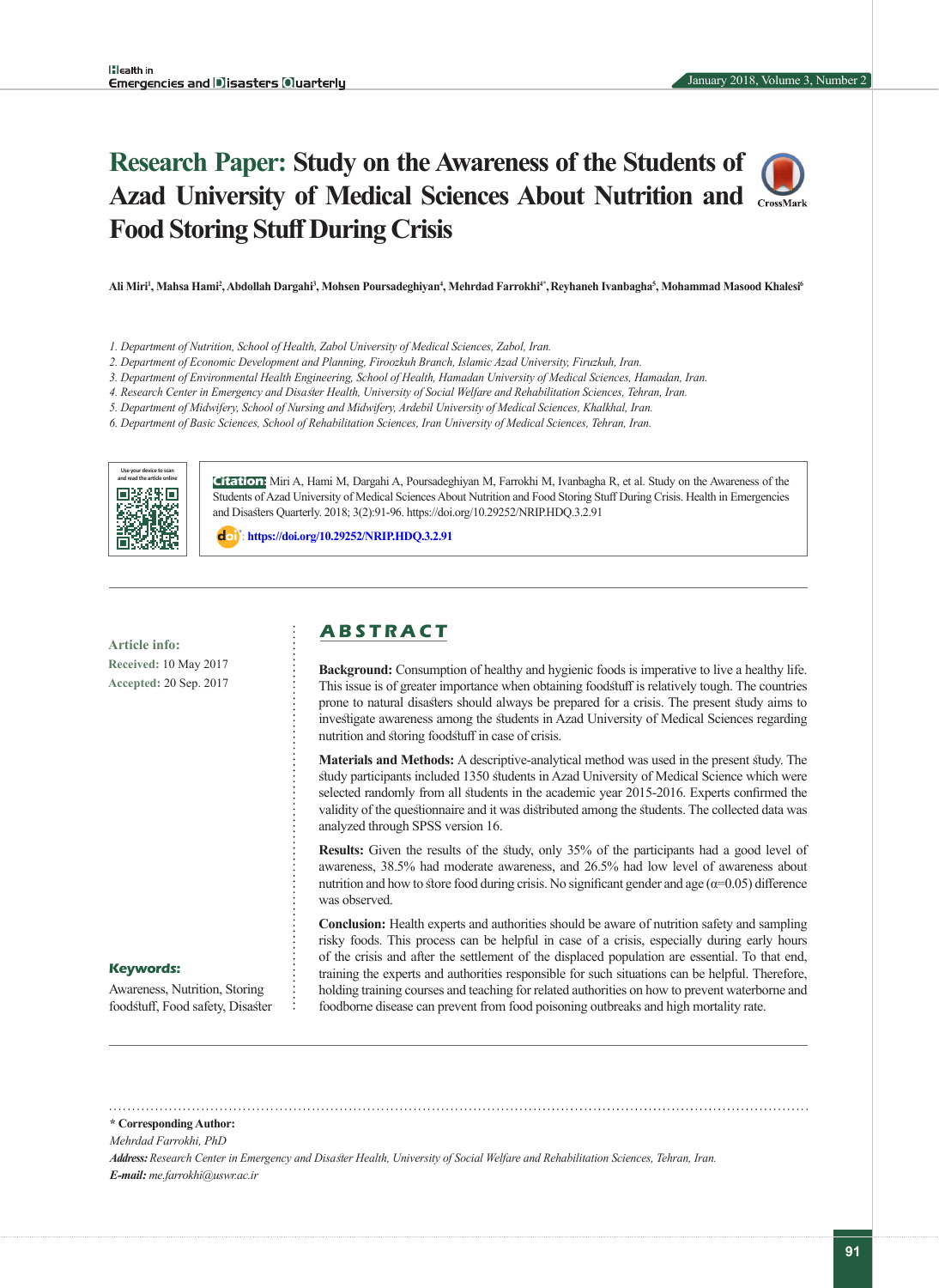**F**

# **1. Introduction**

ood hygiene is considered as an essential principle in preventing human inflammation, infections, and diseases. Millions of people all over the world suffer from foodborne illnesses every year. This is-

sue is known as a common problem across the globe. Food-borne illnesses are indicative of the spread of public health problems, both in developed and developing countries. However, these issues have a more significant impact on health and economics in developing countries [\[1\]](#page-4-0). The World Health Organization views diseases caused by food contamination as one of the most critical health problems in the contemporary world [\[2\]](#page-4-1). Factors commonly associated with the epidemic of foodborne diseases include improper food storage, contamination of tools, food from unhealthy resources, poor personal hygiene, and inadequate cooking [\[3\],](#page-4-2) especially in times of crisis and disasters, these factors should be considered carefully.

Food hygiene is an issue in almost all natural and human-made emergencies; since people in such situations tend to leave their homes, food products are spolied, transportation system halts, and social structure of the society collapses. The emergence of food crisis is caused by factors such as bad climate, natural disasters, economic crisis, long-term wars, fire, lack of water, and a mixture of all these elements. The rate of the outbreak of such crises has increased since the 1980s; so that every year after 2000 the world has been faced with 50-80 food crises. Foodstuff hygiene during emergencies has a direct relationship with people's health. Diseases that are transferred by food can lead to destructive outcomes for public health. Using unhygienic food might cause death and illness of millions; therefore, hygiene (safety) of food needs particular attention [4-6].

One of the primary responsibility of the authorities is to plan, prepare, and predict the needs in the case of a crisis and further consequences. Supplying hygienic food and water for the people afflicted by disasters is one of the leading measures. Such preventive measured are highly efficient on nutrition condition of the public after outbreak of a crisis, term and extent of the crisis, and food production capacity in the afflicted area. Preventing, preparing for, and dealing with crisis and also supporting and rebuilding food supplies and empowering the population afflicted by the crisis is part of the responsibilities of states [\[7\]](#page-4-3).

Human force and organizational factors determine how well an emergency crisis can be prevented or managed [\[8\].](#page-4-4) Managing crises entails using health expert in different fields who have enough knowledge about working in such situations. The extent of preparation and awareness of these experts is a determinant factor in reducing the damages sustained due to improperly distributed food in the areas afflicted by the crisis [\[9\]](#page-4-5). To this end, the experts and authorities need to attend training courses on how to deal with the crisis.

Studies have demonstrated that educating People and increasing their awareness level plays a significant role in improving nutritional status [\[10\]](#page-4-6). A study by Unklesbay et al. reported that students who have passed foodrelated curricula have a very high level of awareness and attitude than other students, and even perform well [11]. The present study is an attempt to survey awareness level of nutrition and how to store foodstuff during crisis in students of the Azad University of Medical Science.

## **2. Materials and Methods**

This cross-sectional descriptive study was conducted on students of the Azad University of Medical Sciences in 2016. The number of samples needed for each field was determined in 1350 person in both the genders. The selected students were from faculty of medicine (n=317 people), Paramedicine (n=108), Nursing and Midwifery  $(n=270)$ , Health  $(n=317)$ , Dentistry  $(n=257)$ , and Pharmacology (n=81).

The stratified random sampling method was performed about different genders and fields of study, i.e., six groups of health fields according to previous studies. The data collection tool was a researcher-designed questionnaire (with ten questions). The experts confirmed the content validity and reliability of the questionnaire and internal consistency method (Cronbach alpha coefficient of 0.80), respectively. The questionnaire comprised two sections; a demographic section (age, gender, educational level, and field of study) and another section with ten questions about the students' awareness on nutrition and food preservation during crisis. The questionnaire was designed in two sections; a-demographics and b-10 questions about the level of awareness. Regarding the level of awareness, the correct answer would score "1" and wrong answer would score "0". The collected data analyzed by SPSS version 21.0 (SPSS Inc., Chicago, IL), standard deviation, one-sample t-test, and Mann Whitney test were used.

## **3. Results**

In this study, 1,350 (405 male and 945 female) students from the Azad University of Medical Sciences were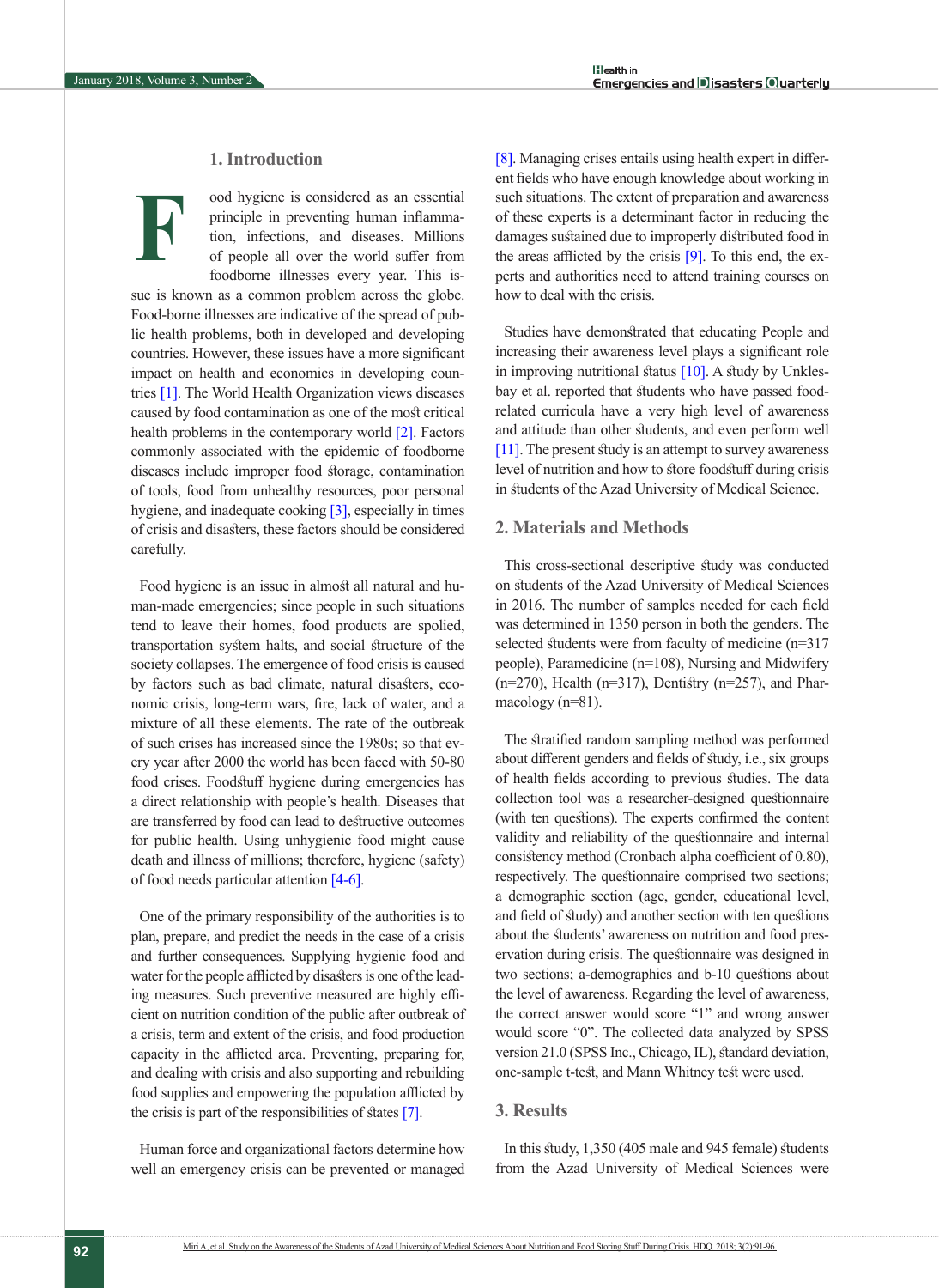Emergencles and DIsasters Ouarterly

| <b>Index</b> | <b>Age Group</b> |        | Sig.              |
|--------------|------------------|--------|-------------------|
| Awareness    | $19 - 23$        | 24-29  | 0.325             |
|              | 175.48           | 159.58 |                   |
|              |                  |        | lala di Indonesia |

<span id="page-2-0"></span>**Table 1.** Mean score of awareness level of nutrition and how to store foodstuff in crises based on age groups

studied. The selected students were from faculty of medicine 317 Person, faculty of paramedicine 108 Person, faculty of nursing and midwifery 270 people, and faculty of health 317 people, faculty of dentistry 257 people, and faculty of pharmacology 81 people. [Table 1](#page-2-0) lists the respondents' answers to the questions about nutrition and how to store food stuff during crisis.

With regard to the questions about the level of awareness, Standard Deviation (SD) and rate of the response were calculated. This rate for the questions 5, 5, 7, and 9 was less than 0.5, and this figure for the rest of the questionnaire was higher than 0.5. Question no.7 (foodstuff after the settlement of the victims) had the lowest rate of response (39.5%) and question no. 11 (The main side-effects of storing foodstuff in the unhealthy situation) had the highest rate of respondents (80.3) [\(Table 2\)](#page-2-1). Afterward, a specific ratio was compared with a constant number, and it was speculated that the ratios were equal to 0.5 (the expected response rate in the case of random answering or an equal ratio of the individuals who were aware or not aware). It was observed that this hypothesis is not supported and, therefore, the respondents had enough knowledge to answer all the questions.

Additionally, the results demonstrated that mean awareness score, SD, and variation range in the students about nutrition and storing foodstuff in crisis were 5.87, 2.02, and 1-11, respectively. Taking into account that total awareness score ≥6 was considered as the level of acceptable awareness. Based on this categorization, awareness of the respondents about nutrition and the way of storing foodstuff in critical condition was a little less than this level [\(Table 3\)](#page-3-0).

Mann-Whitney U test showed that there was no significant difference between a male and female students about their awareness ( $P=0.667$ ). Also, concerning the awareness level, the students were categorized into two groups of above the fourth year and below the fourth year of the program. Moreover, Kruskal-Wallis test indicated that there was a significant difference between the faculties regarding their level of awareness. Therefore, level of awareness was highest in the faculty of health and lowest in the faculty of pharmacology. Eventually, level of awareness was examined based on the age of the participants, and no significant difference was observed ( $\alpha$ =0.0.5; P=0.324). It is notable that mean score of awareness in the younger students was higher in comparison with elder students (Table 4).

#### **4. Discussion**

The results demonstrated that less than 35% of the students had good awareness about nutrition and food-stuff storage during crisis. BanaieGhahfarokhi et al. survived awareness of the experts of environment health-food hygiene about emergency situations with emphasis on Shahrekord's flood in 2012. Their results showed a significant difference in awareness of the participants before and after the training. Also, there was a significant relationship between education level, place of work, and level of awareness about foodstuff. However, they found no significant relationship between the level of awareness and age and work experience in clinics [\[9\]](#page-4-5).

A study by Dargahi et al. on awareness and attitudes of the students in Kermanshah about food hygiene and safety reported that 46% of the students had excellent awareness, 48% had moderate awareness, and 4.5% had low awareness. There was no significant relationship between the students' awareness and attitudes about food hygiene and safety and other parameters such as age, education level, gender, and faculty [\[1\]](#page-4-0).

<span id="page-2-1"></span>**Table 2.** Frequency rate of awareness level of nutrition and how to store foodstuff in crises

| Variable       | <b>Frequency</b> | Percent          |
|----------------|------------------|------------------|
| Good (6-11)    | 472              | 35               |
| Moderate (4-6) | 520              | 38.5             |
| Low $(0-4)$    | 358              | 26.5             |
|                |                  | <b>Eleath In</b> |

Emergencles and Disasters Ouarterly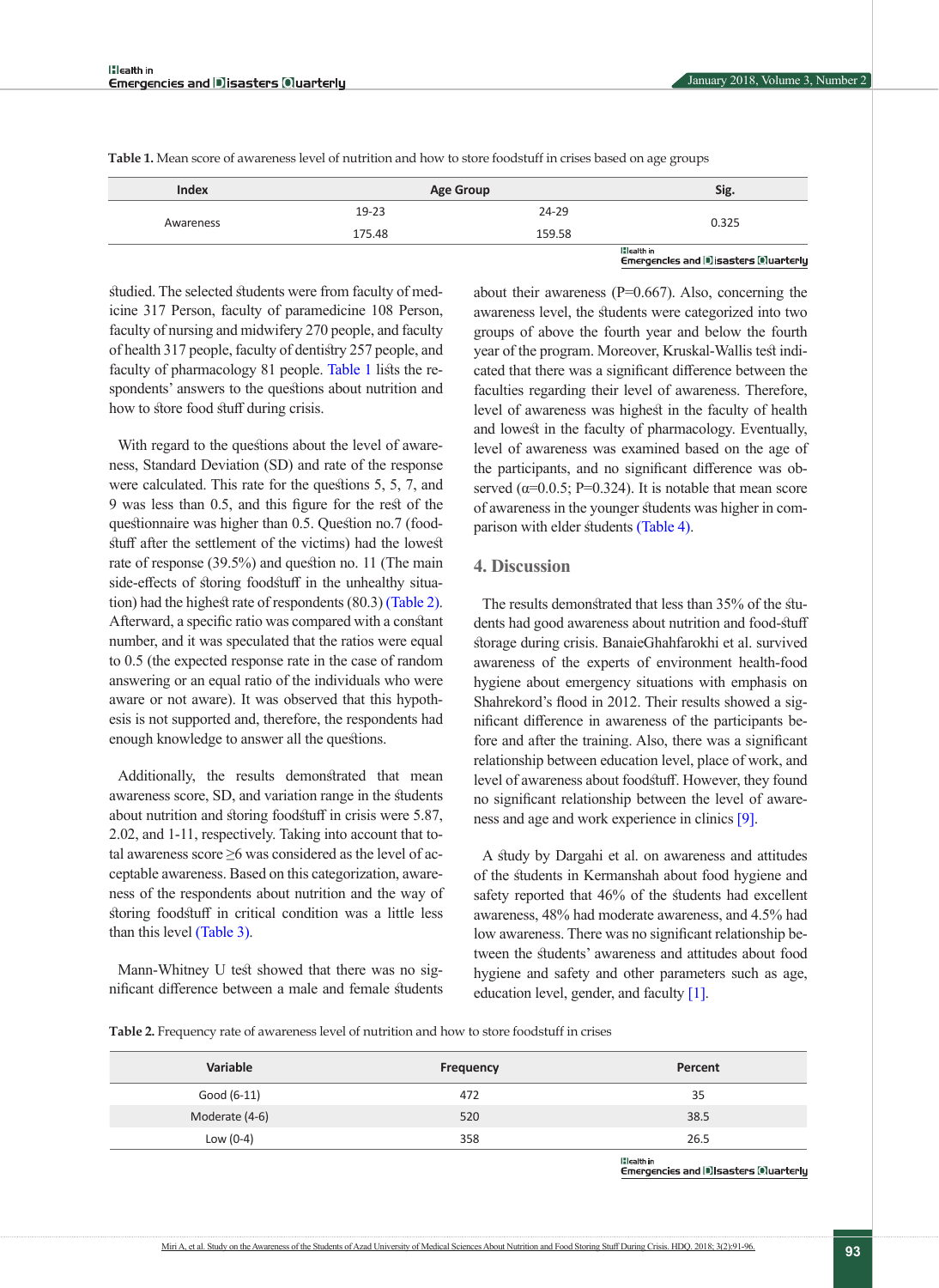| <b>Faculties</b> | N   | <b>Awareness Level</b> | Sig.  |
|------------------|-----|------------------------|-------|
| Medicine         | 100 | 173.91                 | 0.001 |
| Paramedicine     | 150 | 162.23                 |       |
| <b>Nursing</b>   | 250 | 179.31                 |       |
| Health           | 500 | 216.89                 |       |
| Dentistry        | 150 | 141.89                 |       |
| Pharmacology     | 200 | 117.42                 |       |

<span id="page-3-0"></span>**Table 3.** Mean score of awareness level of nutrition and how to store foodstuff during crisis based on the faculties

**Illealth** in Emergencies and DIsasters Oluarterly

A study on high school students in the USA and students at the University of Missouri demonstrated that the participants had acceptable awareness about the transferrable disease by food [\[12\]](#page-4-7).

A descriptive and cross-sectional study by Imani et al. titled "Nurses' awareness about crisis management and the pertinent factors" on 250 nurses showed that only 3.2% of the participants had excellent awareness of crisis management, 16.6% had good awareness, 52.3% had moderate awareness, and 27.9% had low-level awareness. In addition, the level of awareness had a direct relationship with education level, type of work shift,

participation in crisis plays, and membership in crisis committee [13].

Another descriptive and cross-sectional study by Vosoughi Nayari on 190 of the soldiers reported that 43% of the participant had good awareness, 46% had moderate awareness, 11% had low awareness, and 50% had neutral attitudes toward health measures in crises. There was no significant difference among the participants regarding readiness and awareness about crises based education level and age  $(P=0.05)$  [\[14\].](#page-4-8) Regarding the questionnaire, the highest level of awareness (80.4%) was obtained about the side-effects of storing foodstuff in unhygienic condition, and the lowest level of aware-

**Table 4.** Student's awareness level of nutrition and how to store foodstuff in crisis (one-sample t-test)

| Questions                                                                                                             | <b>Awareness</b> | <b>No-Awareness</b> | <b>SD</b>   | Sig.  |
|-----------------------------------------------------------------------------------------------------------------------|------------------|---------------------|-------------|-------|
| What type of food would you recommend during<br>the early hours of crisis?                                            | 681              | 669                 | 0.502       | 0.001 |
| Which one of the following recommendations are<br>not suitable in crisis?                                             | 711              | 639                 | 0.497       | 0.001 |
| Which one of the following recommendations are.<br>not suitable in crisis?                                            | 735              | 615                 | 0.493       | 0.001 |
| Which are the main foods supply the nutritional<br>needs of the survivals in crisis afflicted regions?                | 749              | 601                 | 0.477       | 0.001 |
| How long (minutes) the food must be boiled to<br>ensure it is safe for eating?                                        | 617              | 733                 | 0.684       | 0.001 |
| How long (minutes) vegetables should remain in<br>solution before eating?                                             | 603              | 747                 | 0.492       | 0.001 |
| After settling the displaced population, which<br>food stuff should be supplied on weekly bases?                      | 614              | 736                 | 0.490       | 0.001 |
| What do we mean by dry food stuff during crises?                                                                      | 719              | 631                 | 0.499       | 0.001 |
| Should the sterilized milk with six months longev-<br>ity be consumed immediately after opening its<br>package?       | 627              | 723                 | 0.501       | 0.001 |
| Is sterilize milk a good replacement for pasteur-<br>ized milk given that it can be stored in ambient<br>temperature? | 748              | 602                 | 0.487       | 0.001 |
| Decay of food stuff is a major consequence of<br>storing food in unhygienic situation?                                | 812              | 538                 | 0.399       | 0.001 |
|                                                                                                                       |                  |                     | lilealth In |       |

Emergencies and DIsasters Oluarterly